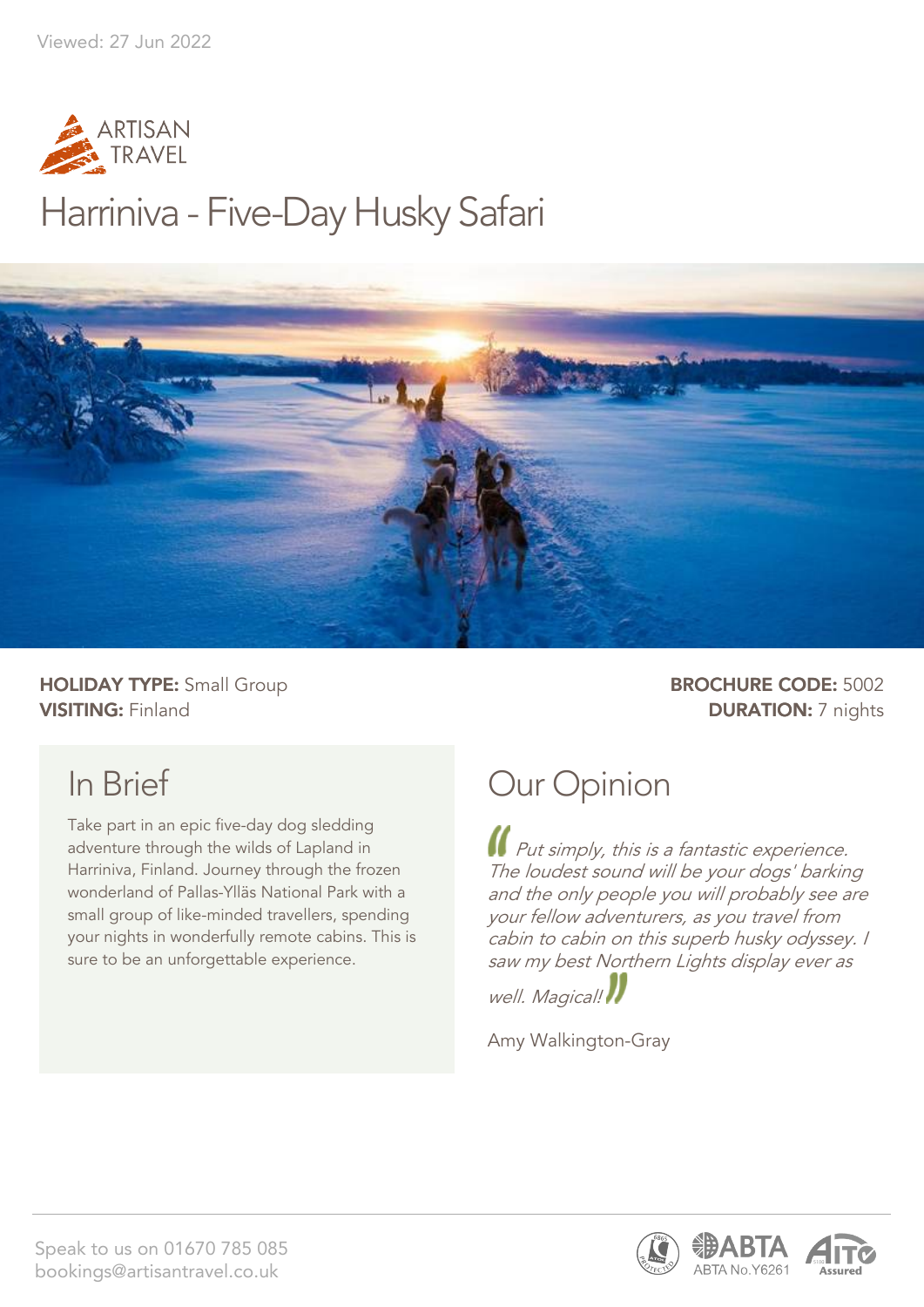

# What's included?

- **Duration:** 7 nights
- Flights: return flights from London Heathrow to Kittilä (via Helsinki). Direct return flights from London Gatwick are available for a supplement on certain dates. Flight routes are subject to change
- Transfers: return airport transfers are included
- Accommodation: 3 nights safari house or hotel accommodation and 4 nights in wilderness cabin accommodation (all accommodation is on a shared basis)
- Activities: 5-day husky safari with own team of dogs
- Meals: 7 breakfasts, 7 lunches\*, 7 dinners
- Cold weather clothing for the duration of your stay
- Fully qualified wilderness guides and instructors
- Dedicated Artisan Travel Company representative at Harriniva

\* If you're travelling from the 27th February 2022 you will receive 6 lunches.

# Trip Overview

Driving your own team of huskies through the Finnish wilderness for five days, staying in remote cabins far from civilisation, is an arctic holiday experience that will stay with you forever. The stunning Pallas-Ylläs National Park in North West Lapland is said to have the cleanest air in Europe. You will get to fill your lungs and refresh your senses speeding through the snowy forests and across frozen lakes in this untouched wilderness.

Your journey begins at the Arctic Sled Dog Centre at the renowned and respected Harriniva Wilderness Hotel.

Your team of four to six dogs comes from the 400 huskies looked after here by expert mushers. These guides will teach you how best to act and react with your dogs when out on the trail. Soon you'll be working with your team as motivational musher of your own dog sled - it's a valuable lesson in teamwork. These amazing animals very quickly understand what you want them to do and deliver it with an enthusiasm and energy reserved for this particular breed of beautiful, hard-working dog.

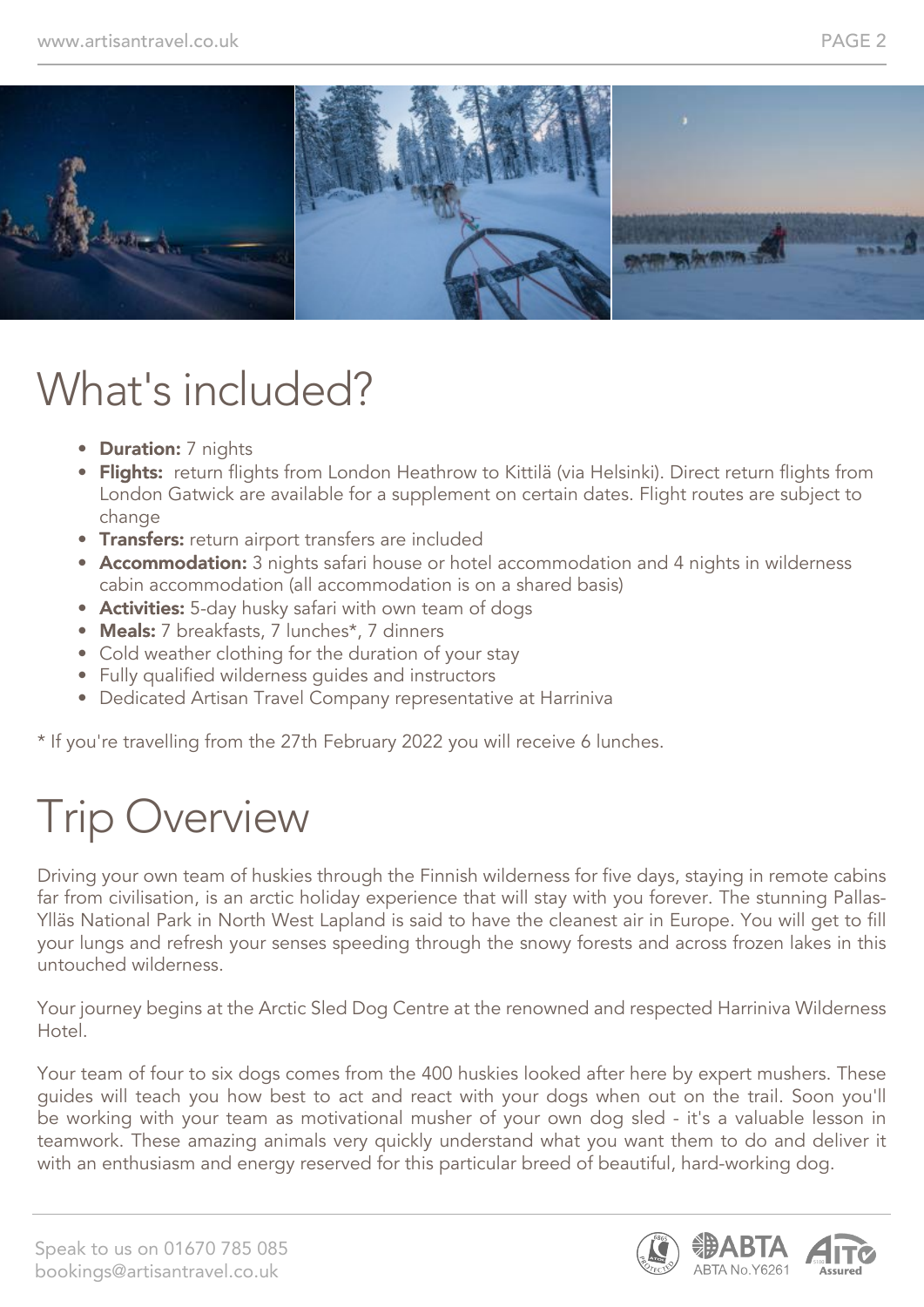Depending on the group's ability and the weather conditions, you can cover daily distances of between 25 to 40 kilometres. Over this distance and five unforgettable days, you will really get to know your dogs which all live and love to run in this Arctic playground.

At the end of your holiday, you can enjoy a unique night in either a snow room at Torassieppi Winter Village or in an Aurora Dome, see the 'Personalise' section of the holiday page for details.

Image credits: Antti Pietikäinen, K Chae and Visit Finland

# Agenda

Please note the order of activities is subject to change

**DAY** 

FLIGHTS, ARRIVAL, INTRODUCTION

From the airport, you will be transferred to your shared accommodation for the first night of your holiday. This will vary depending on availability but could be at any of the Pietikäinen family's three hotels or a safari house located near the Harriniva Wilderness Hotel (max distance of around 5km). If you are staying in one of the hotels then you will enjoy your evening meal in the hotel restaurant; if you are staying in one of the safari houses the hotel will provide a minibus to take you to dinner. You will be provided will full information regarding your accommodation for the first and final nights of your stay upon arrival. If you would like to upgrade to a private en-suite hotel room for the start and end of your stay then please ask our Travel Experts for a quotation.

For an extra special start or end to your holiday, it is possible to upgrade to an Aurora Dome or a night in the Torassieppi Winter Village. Please see the 'Personalise' section for more details.

#### Included Meals: Dinner



After breakfast, you will meet with your guide for a full briefing and instruction session, before getting acquainted with your dog team. Then the sleds and equipment will be packed ready for the awaiting wilderness.

Your route takes you out into one of Europe's most pristine environments, with the dogs leading the way through snow-laden forests and across frozen lakes. When weather conditions and the terrain are right you can cover up to 40km per day, with the only sound being the soft rustle of the sleigh and the patter of paws on the snow. You and your team will become one, with you aiding the dogs by helping push up the hills and maintaining the speed of the sled on the downhill sections and technical bits.

This is a really hands-on holiday and, whilst on the trail, your dogs are your responsibility and they'll

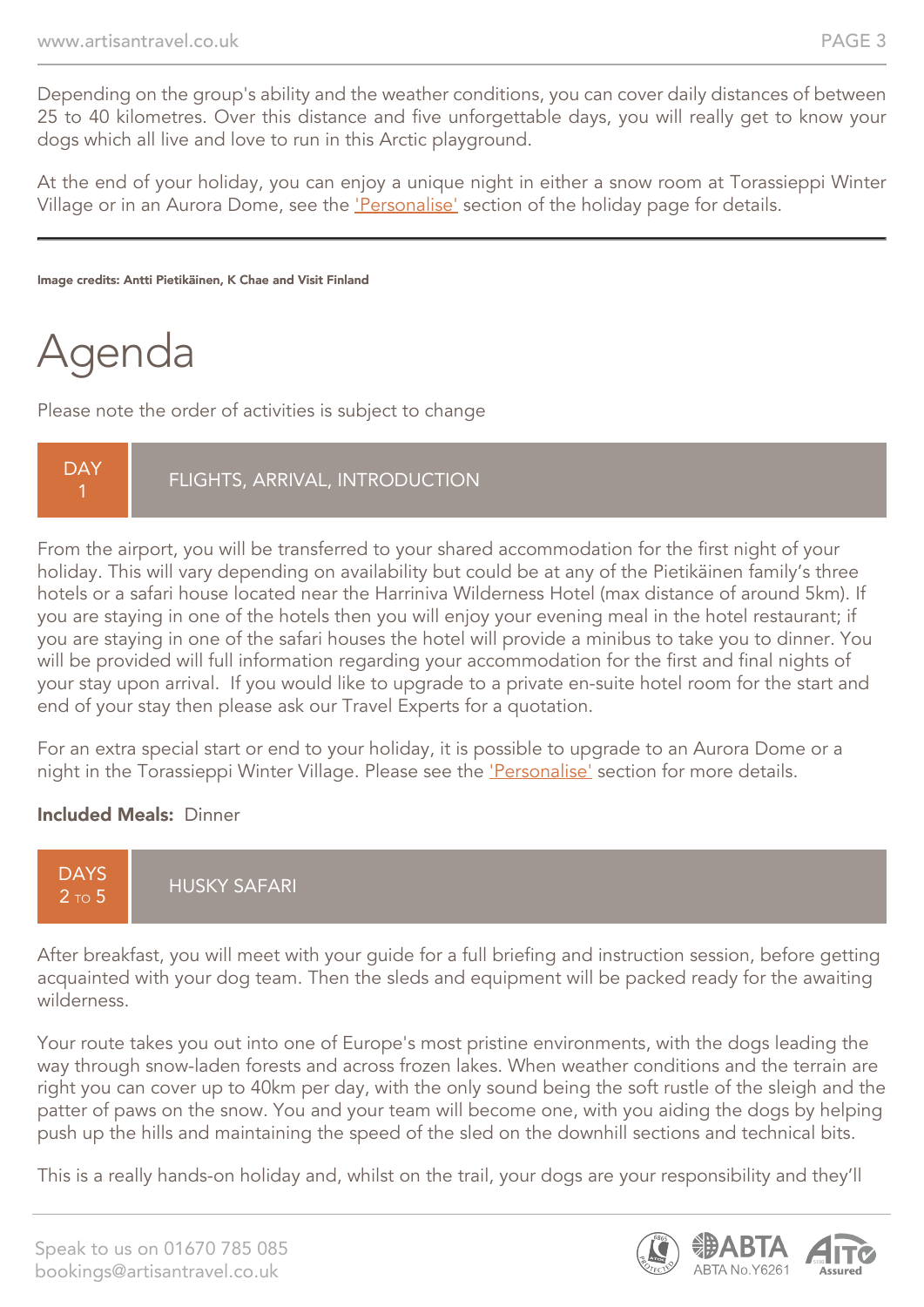be fed and watered ahead of any of their human companions. There are also an array of camp chores to be shared amongst the group and so you'll get together to prepare breakfasts and dinners and will be involved in tasks such as carrying water, preparing the dog food (frozen meat in some cases), chopping wood and setting up the dogs' resting areas. In our experience and that of our guests, this all adds to the atmosphere and really builds camaraderie amongst the group.

Your accommodation is in simple, yet cosy wilderness cabins. They are not always equipped with showers, indoor toilets or electricity and accommodation is dormitory style. A traditional Finnish sauna is normally available (depending on the route you take and the wilderness cabin you will stay in) to help you relax and steam clean after a day of adventure. Dinner will be cooked by your guide over an open fire and you'll be able to discuss the day's adventures.

A huge benefit of the wilderness locations is that there will be little or no light pollution and so you will have a great chance to see the Northern Lights if the conditions are right.

#### Please note: physical fitness required for this holiday

To fully enjoy this holiday you do need a good level of physical fitness. Temperatures can be anywhere between -5ºC to even -45ºC but the thermal clothing you are provided will keep you toasty warm whatever the conditions. You will spend long parts of your day standing on the runners of the sledge for a few hours at a time but when required you may also be needed to walk/ jog behind the sledge for a short period and help the dogs push the sledge up any short hills (which are few and far between in this part of the world). Anyone with any recent injuries or longer term medical conditions who would like to discuss the level of physical activity required are more than welcome to speak to our travel experts who have all been lucky enough to take part in husky safaris of varying lengths (and are all manner of ages and levels of fitness too!).

#### Included Meals: Breakfast, Lunch, Dinner



Today you will make the final leg of your journey and arrive back at the hotel. It's time to part from your husky team and take a hot shower – a real luxury after five sensational days in the wild.

#### Included Meals: Breakfast, Lunch, Dinner



Today is a free day for you to enjoy however you choose. The wonderful thing about Harriniva is that you have the chance to try an array of additional Arctic adventures such as snowmobiling and snowshoeing (payable locally). Alternatively, you can simply relax and unwind after a truly unforgettable adventure.

Included Meals: Breakfast, Lunch, Dinner

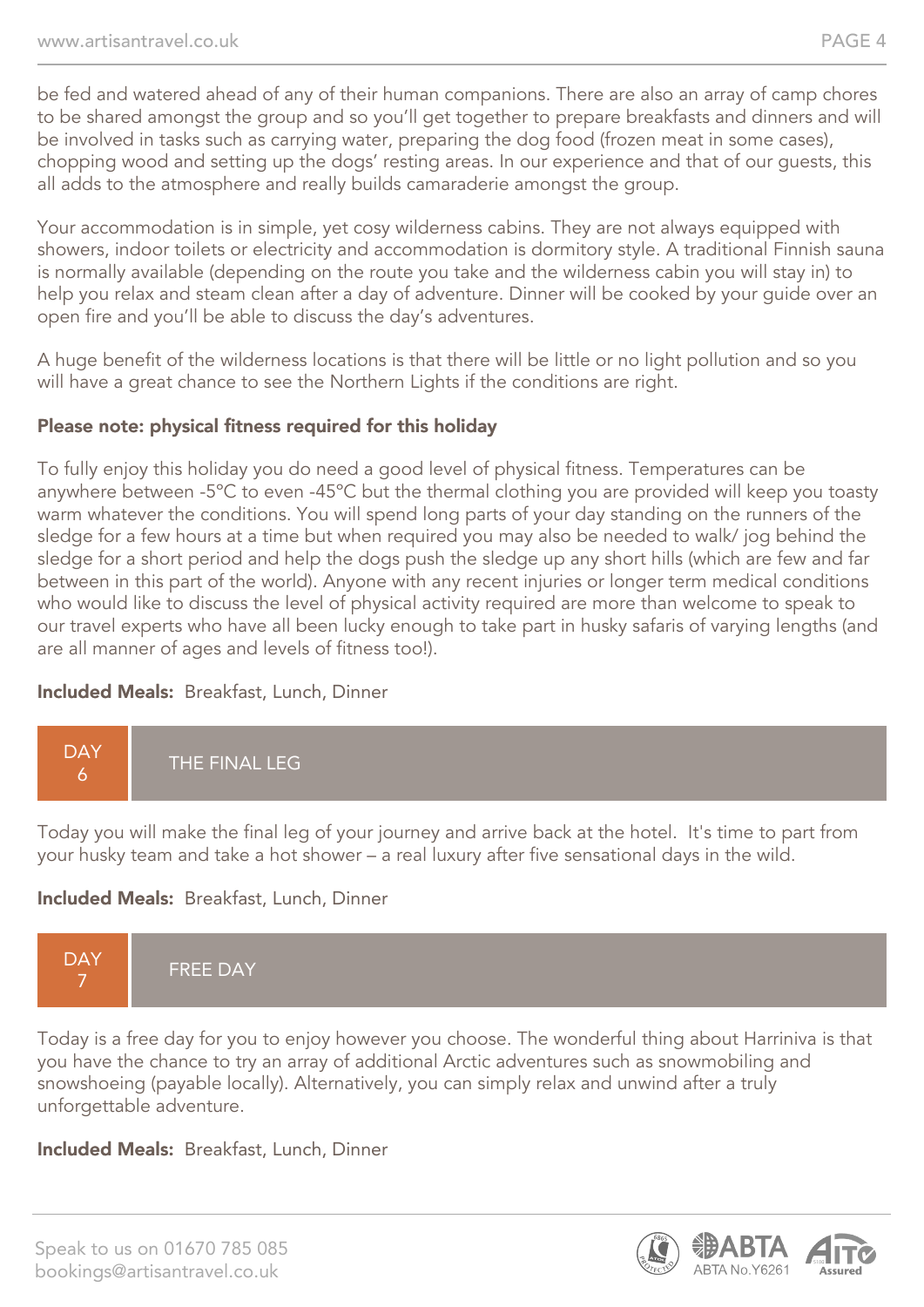**DAY** 8

#### **DEPARTURE**

Today you will be transferred back to the airport for your return flights home.

Included Meals: Breakfast

# Personalise this tour

## Our pick



### Snowmobile to Torassieppi Reindeer Farm and Winter Village

Before hitting the trails, a full safety briefing and instruction will be provided. Covering a total of 40km today you will travel past frozen lakes and forests blanketed in white, as you make your way to the Torassieppi Reindeer Farm and Winter Village on by snowmobile.

On arrival you'll visit the traditional reindeer farm, one of the oldest in Finland where you will meet and feed the reindeer, which are synonymous with this region. After

your animal encounters you will head to the nearby Winter Village, where you will enjoy lunch in the ice restaurant before heading back to Harriniva.

This trip is based on two people sharing a snowmobile but if you would like to travel with your own machine this can be arranged for a supplement so please just ask our sales team for details. You will be out for a total of around 3.5 hours.

Guides, instruction and equipment included.

Suitable for those aged 12 years and over but please note that you must be over 18 and hold a full driving licence to drive a snowmobile. Children will travel in a sled pulled by the guide's snowmobile.

Activity level: Medium

Minimum group size: 2 adults

Available: Thursday and Saturday at 10 am

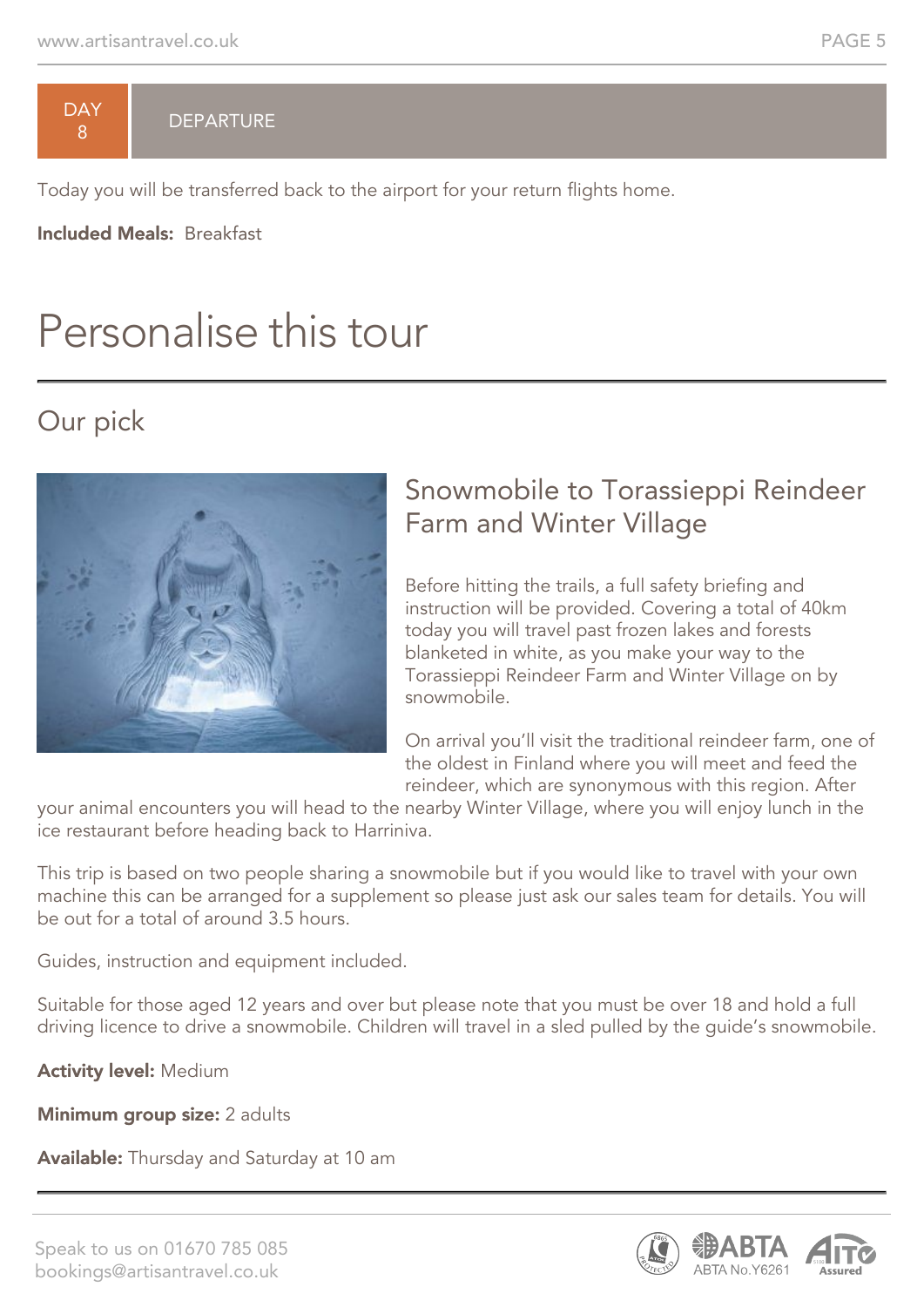## Other options

#### **ACTIVITIES**



### Local culture

The Sámi people are native to Lapland, and their culture can be found throughout the region. On this activity, you will visit a local reindeer farm and have the chance to learn about the herder's lifestyle, help feed their animals and look around the nearby museum. This farm is one of the oldest in Finland and now welcomes visitors to come and gain an insight into the very special connection between the Sámi people and their animals. A magical reindeer sleigh ride is included (approximately 3km), as is lunch in a traditional kota (tepee).

From late December, you will then enjoy a tour of the nearby Torassieppi Winter Village which features snow rooms, ice sculptures and a very cool restaurant!

You will be out for around 4 hours (including transfers).

**Activity level: Low** 

Minimum group size: 2 adults

Available: Monday, Wednesday & Saturday at 10.20 am

Suitable for those aged 5 years and over.



## Aurora Snow Train

Step inside the cosy Snow Train carriage for an Aurora hunt into the wilderness.

Pulled along by your expert guide on a snowmobile, the Snow Train has been cunningly designed with an all-Perspex exterior to give you constant views of the night sky. As you journey further into the darkness, keep your eye out for a potential display.

You'll also stop in a prime location to enjoy hot drinks

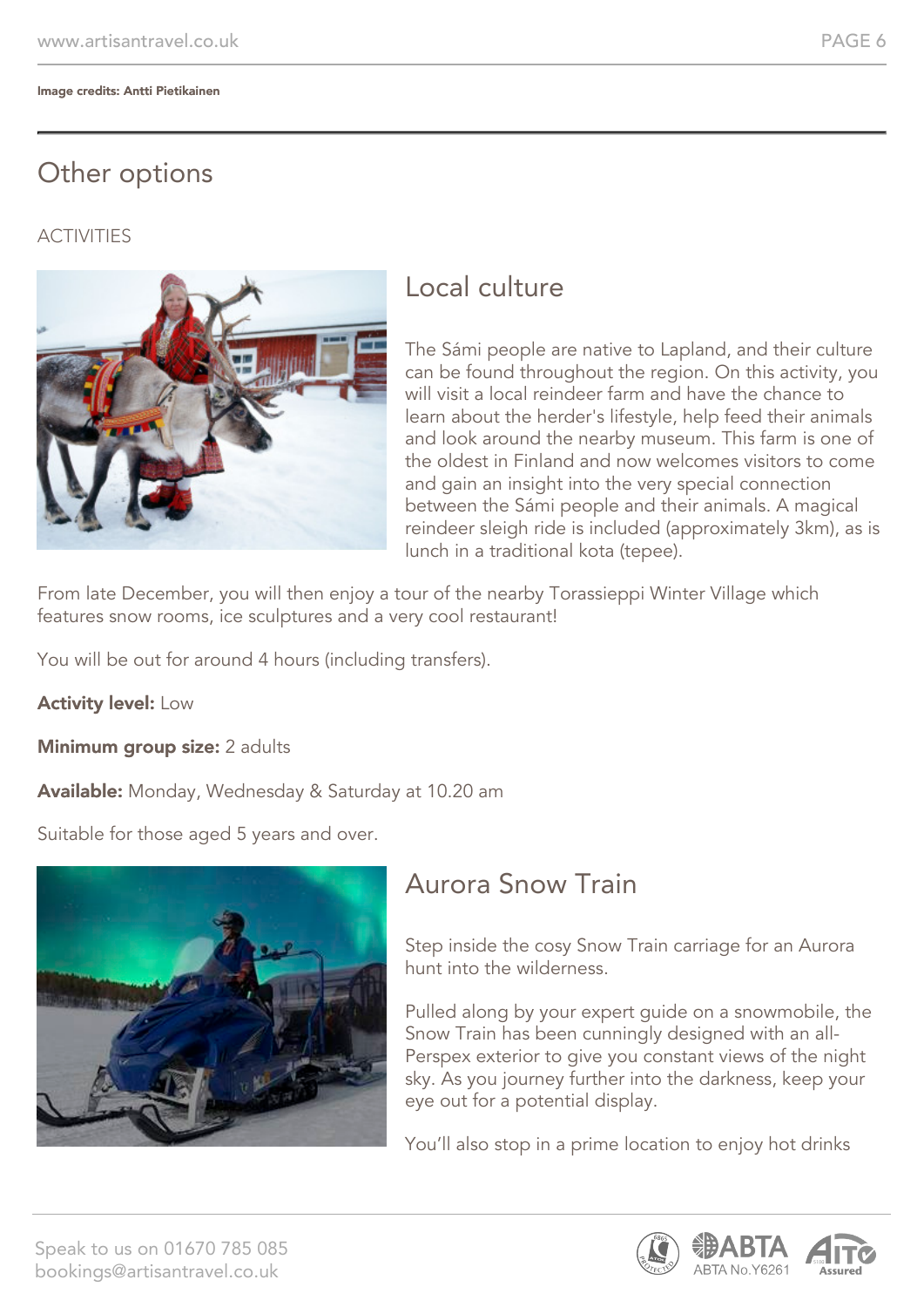and a snack by an open fire and continue your search. Your location will be chosen based on the local weather and Aurora forecast for the evening, giving you the best possible chance of ticking the Northern Lights off your bucket list.

Minimum group size: 2 adults

Minimum age: 5 years old

**Duration:** approximately 2 hours in total

Available: Tuesday and Thursday at 9pm (Jeris); Monday at 9 pm and Friday at 10 pm (Harriniva)

SPECIAL NIGHTS

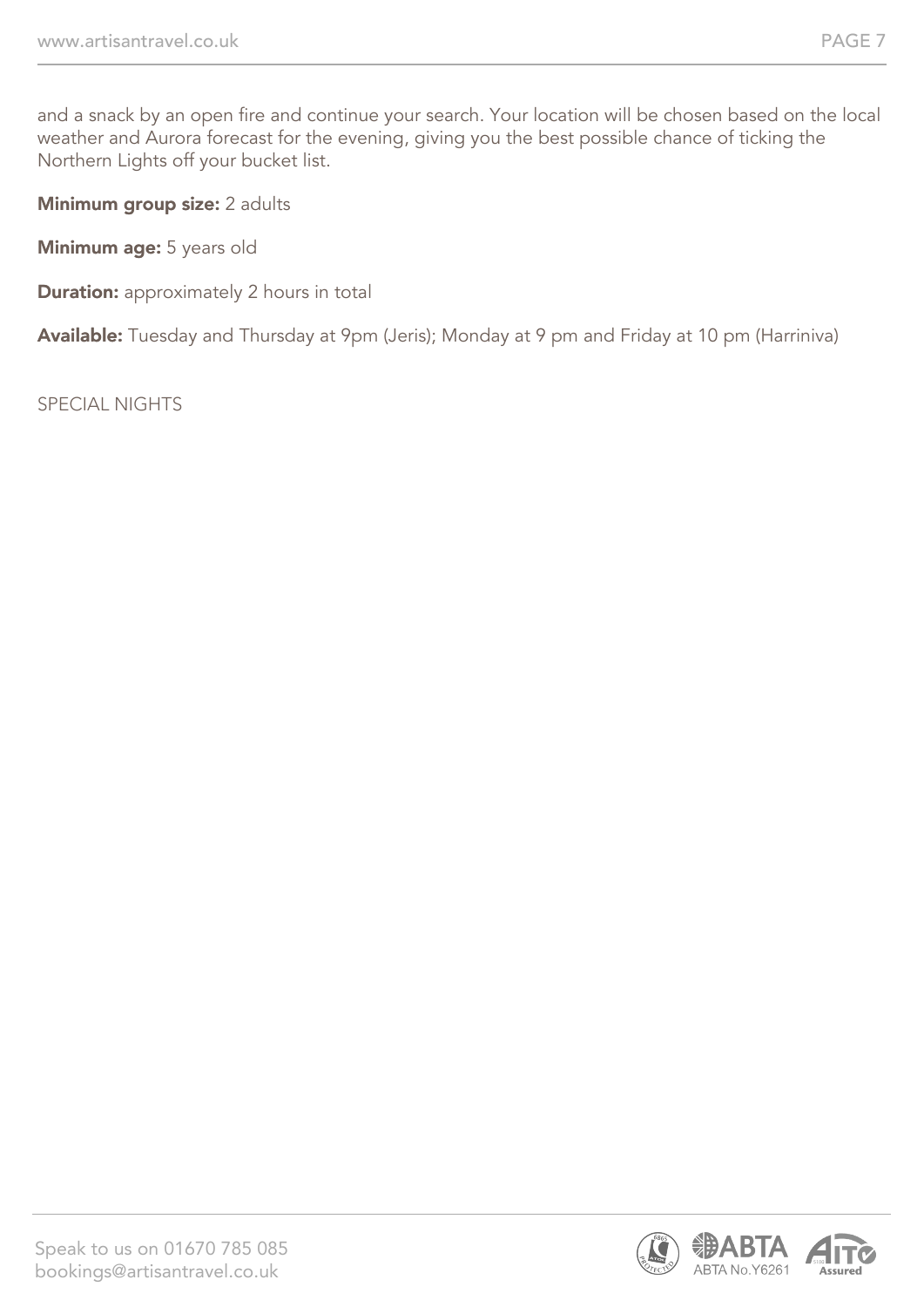

### Overnight at Torassieppi Winter Village

Spend a memorable night in a traditional snow igloo room within Torassieppi Winter Village. Snow structures and igloos have been used for centuries as a form of protection from the Arctic weather and whilst the outside temperatures can plummet, inside they remain more moderate.

Your bed may be made of snow and ice but your thick sleeping bags and mattresses will ensure a warm night.

Any required transfers, sleeping bag, hot drink and breakfast all included. You will enjoy your evening meal at your hotel prior to transferring to your snow igloo room in the evening at approximately 8.30/ 9pm. The toilet and sauna facilities are approximately 200 metres' walk away. You will check out after breakfast.

Available: Monday to Sunday at 8.30/9pm

Please note: As activity schedules can be subject to change we may be unable to confirm the exact night that you will spend at Torassieppi although every effort will be made to accommodate specific requests they cannot be guaranteed. Your final itinerary including confirmation of the date of your stay at Torassieppi will be confirmed upon arrival in Finland.

Please note: prices are based on you spending the first or last night of your holiday in this unique accommodation and not keeping your original accommodation. If you would like to do this on any other night during your holiday you will need to keep your accommodation and supplements will apply.

Please contact us for a quotation.

Image credit: Antti Pietikäinen

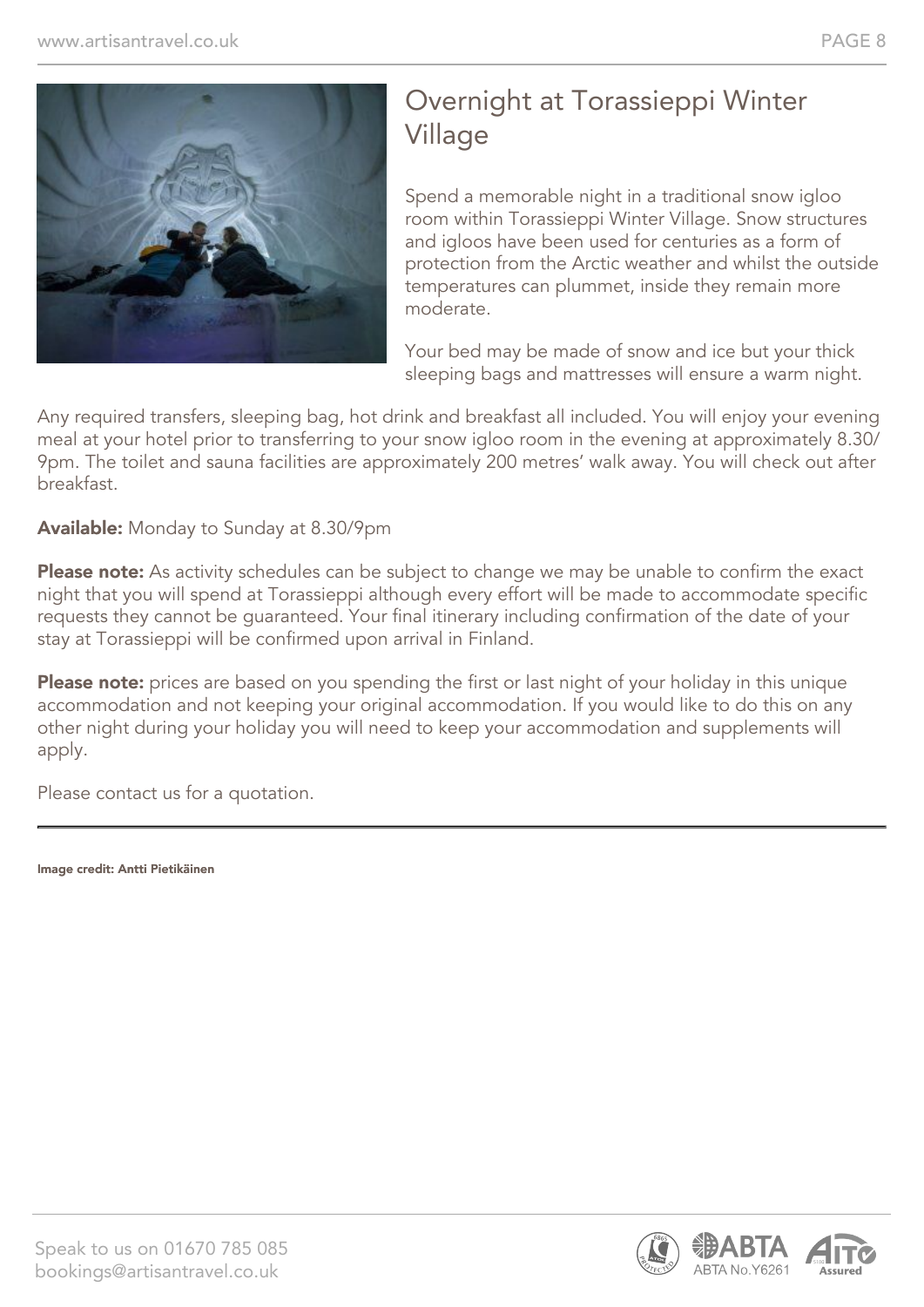

## Night in an Aurora Dome

The remarkable Aurora Domes offer a unique experience for overnight guests. These dome-shaped tents are filled with cosy features and they're simple but warm. The domes have been designed so that one wall is seethrough and therefore provides views of the night sky and, with luck, the Northern Lights.

The domes are equipped with a double bed and a woodburning stove to keep you nice and warm. The toilet, shower and sauna facilities are located a short walk away (approximately 50-100m).

Any required transfers and breakfast are included. For December dates at Torassieppi, you will have dinner at the hotel, prior to transferring to your dome at approximately 8.30/9pm; from early January onwards, you will check-in at approximately 4 pm and have dinner at Torassieppi. If you are staying at an Aurora Dome in Jeris, check-in is approximately 4 pm throughout the season and you will have dinner at Jeris as well.

You will check-out after breakfast.

Please note: the price shown is based on your spending the first or final night of your stay in a dome and therefore not requiring a hotel room or cottage. Should you wish to spend an alternative night glamping then additional supplements will apply. Please contact one of our team for a quote.

Available: Monday - Sunday at 4 pm

Total duration: 1 night

Activity level: low

Minimum age: 12 years old

Minimum group size: 1 adult

Please note: for 2022/23, it is likely that the domes will only be operating in Torassieppi.

Image credit: Antti Pietikäinen

# Included Accommodation

Harriniva Wilderness Hotel (Nights: 1,6-7)

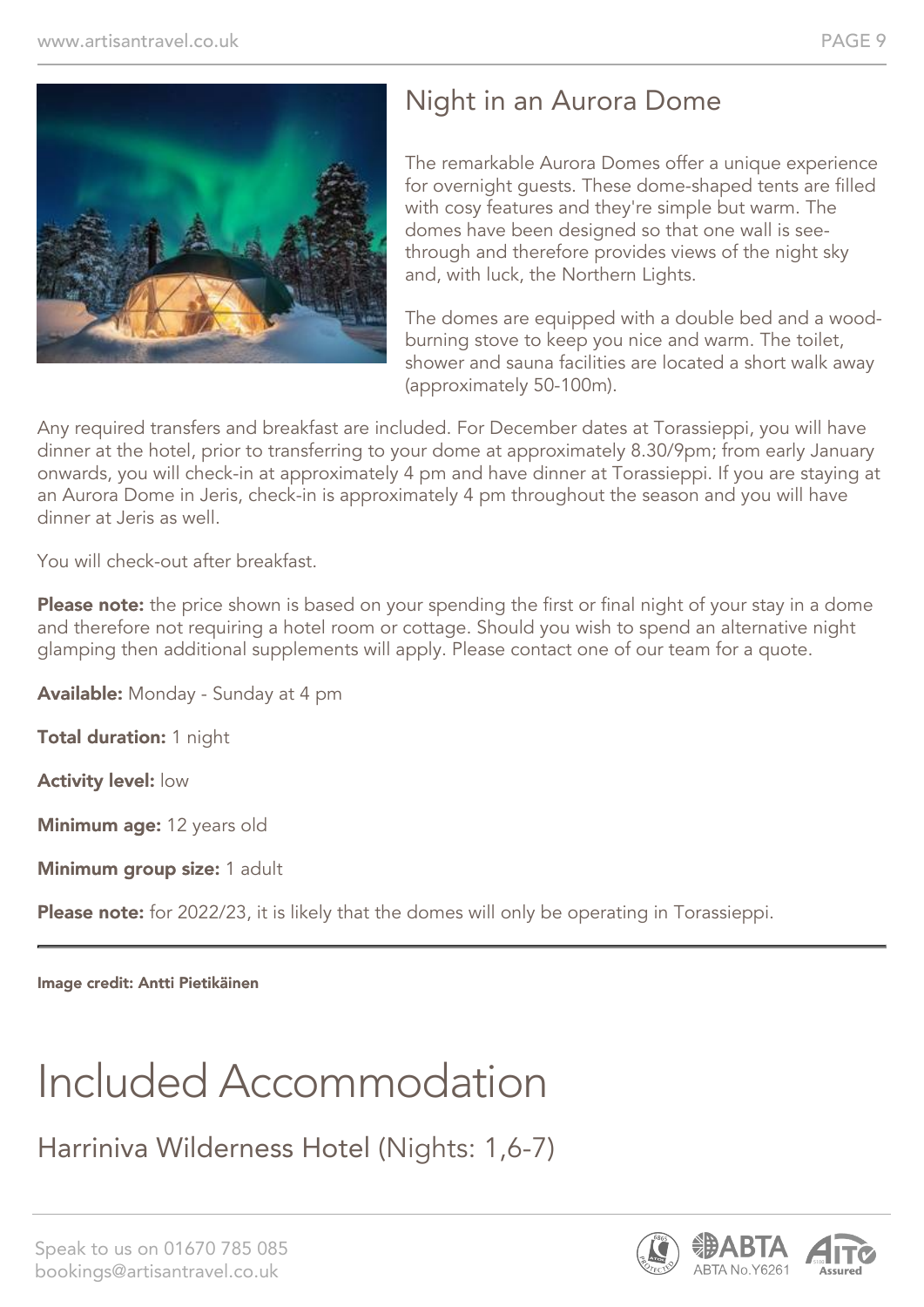

Ideally located in the north-west corner of Finland, high above the Arctic Circle and in the very heart of the Aurora Zone, Harriniva Wilderness Hotel serves as a perfect base for your adventure holiday.

Owned and run by the Pietikäinen family, the hotel has developed a growing reputation for its warm ambience and the large range of enjoyable activities on offer.

### Hotel facilities

The hotel has a range of facilities that have been designed to make your stay here as enjoyable as possible.

- There is free Wi-Fi throughout for guest use, in our experience, we have found it works best in the main reception and dining area
- The hotel restaurant consists of three separate dining areas. The meals are served in a buffet style with two or three choices for each course. The food here is hearty and wholesome
- The hotel also has a pub serving a range of beers, wines and spirits this is the perfect place to unwind and relax with your fellow guests in the evening
- Tea and coffee are available free of charge throughout the day in the hotel restaurant / bar area.
- In the main reception area of the hotel, you will find a small gift shop selling a range of postcards, soft toys and handcrafted products. There is also a selection of snacks that can be purchased
- A sauna is available for guest use with separate facilities for men and women. This is free of charge and is heated every evening for around three hours
- The hotel also has an Aurora Wellness Centre (situated a short walk away on the riverbank), where you can enjoy a range of therapies such as facials or massages. A real treat after a day of sapping up the pristine wilderness! During peak periods, we would strongly recommend booking therapies in advance through reception (all payable locally)
- Snowshoes and cross-country skis are available to hire for a small charge and there are marked trails surrounding the hotel for those with some experience. For those interested in downhill skiing, the reception will be able to arrange a taxi to the nearby ski resort of Olos (payable locally).

### Room types

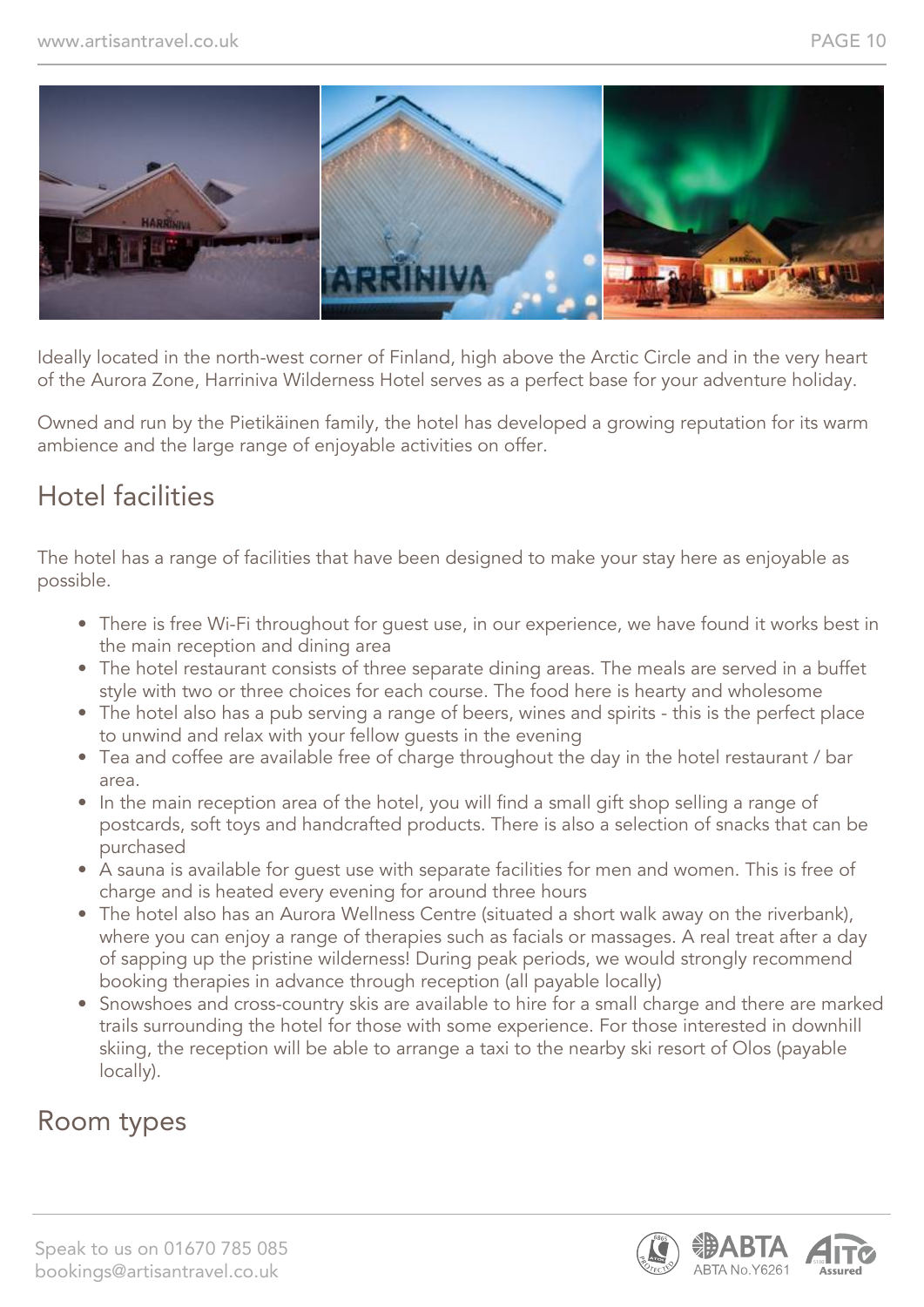Double/twin rooms: Harriniva has 64 quest bedrooms which consist of twin or double rooms. Triple rooms are also available on request. Decorated in traditional Scandinavian style, all rooms have an ensuite shower room and a hairdryer.

Safari House: For those travelling on our longer husky or snowmobile experiences, your nights before and after setting out on your adventure you will stay either at one of the Pietikäinen family's three hotels (in a shared room) or a safari house located near the Harriniva Wilderness Hotel (max distance of around 5km). If you are staying in one of the hotels then you will enjoy your evening meal in that hotel restaurant, if you are staying in one of the safari houses the hotel will provide a minibus to take you to dinner. You will be provided will full information regarding your accommodation for the first and final nights of your stay upon arrival. If you would like to upgrade to a private en-suite hotel room for the start and end of your stay then please ask our Travel Experts for a quotation. If you are staying in one of the Safari Houses then each has sleeping facilities, a shower room, toilet, hairdryer and a sauna.

Wilderness plus rooms: These recently renovated rooms include double/twin beds and an unfolding sofa suitable for 1 adult or 2 children. Decorated in traditional Scandinavian style, all rooms have an en-suite shower room and a hairdryer, as well as a small seating area

#### Image Credits: Matt Robinson, Emmi Kähkönen, Harriniva Hotels & Safaris

# Wilderness Cabins (Nights: 2-5)



Wilderness cabin accommodation is reserved for those people enjoying overnight safaris. There can surely be few better forms of escape from the everyday stresses (which could include laptops, mobiles and your day job) than a night in one of these cabins. Their isolation also means that the views of the night sky are incredible.

The Northern Lights could well pay you a visit should conditions be right and, if the sky is clear, you will never forget the sight of the galaxy overhead.

The title is fairly self-explanatory as the cabins are located in the wilds. The cabins that you visit are determined by the conditions of the trails you are using. They are varied in their set up but all offer the same incredible experience of complete silence in the evening (not guaranteed if you are dog sledding as the huskies do like a howl now and then!).

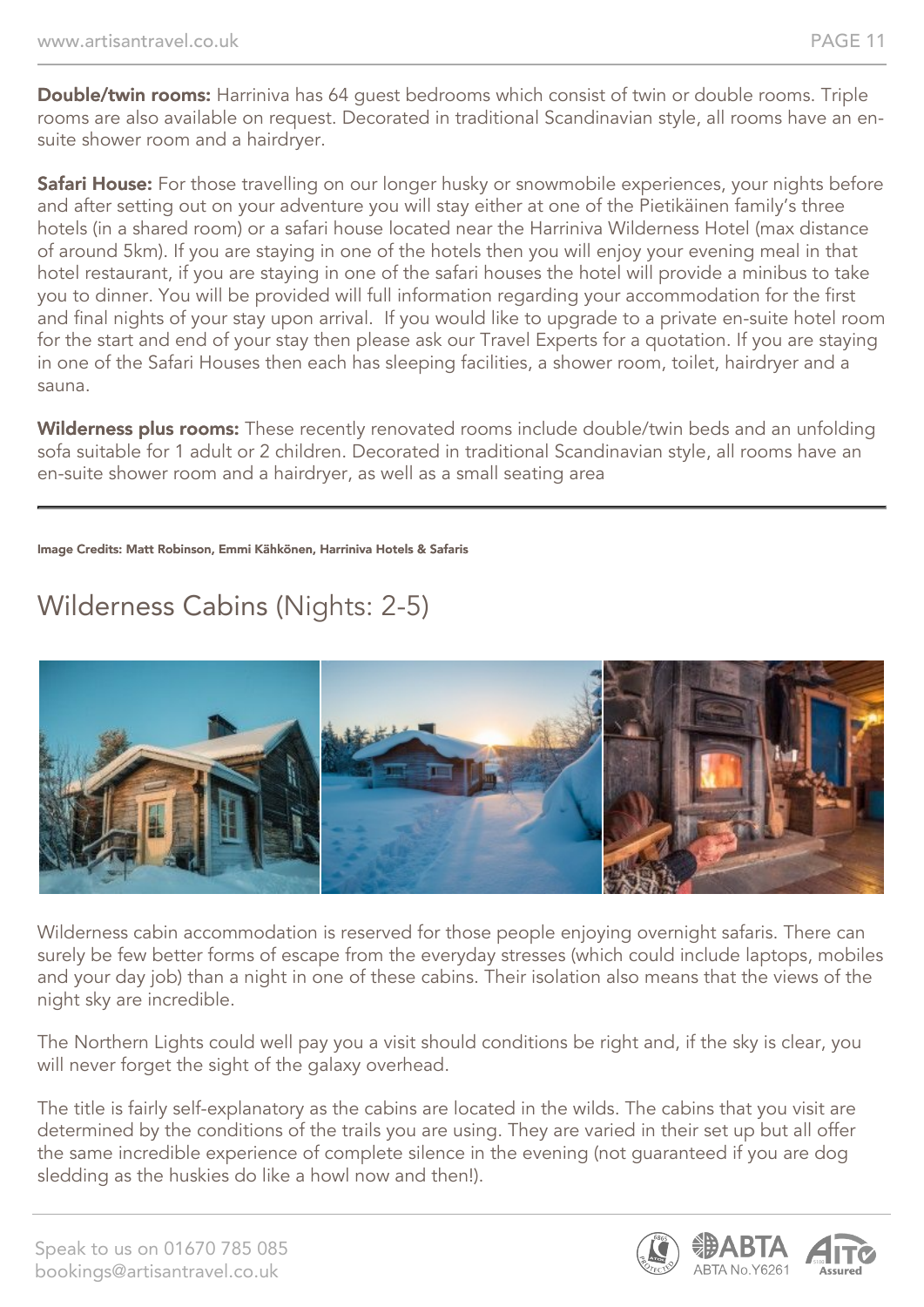Some of the cabins are more basic than others, as some have no electricity or running water. Everyone will join the guide to help set up camp by collecting wood and water if needed. Participating enhances the wilderness experience.

Once the fire is lit, the food is cooked. The guides prepare your meals over an open fire and our guests always provide exceptional feedback on the meals that the guides rustle up.

Should you have specific dietary requirements, please mention these at the time of booking.

There are no showers or bathroom facilities in the cabins but this is all part of the adventure. Scandinavia is renowned for its saunas and the wilderness cabins are no exception. Once heated, you can steam clean in the sauna. The toilet facilities are normally a short walk from the cabin and are compostable. We certainly recommend a head torch for any ventures to the toilet during the night!

In most cases, the sleeping arrangements are dormitory style. You will be given your own arctic-grade sleeping bag in which to sleep and, combined with your thermals and the open fire, this should keep you lovely and warm.

You will carry with you all that you need for any stay in the cabins, so luggage is typically restricted to the essentials. Your main bag will be securely stored back at the hotel and a safe is provided for your valuables.

There is something so refreshing about realising that you can strip back your belongings and enjoy such a simple but satisfying experience.

Depending on the weather conditions you might spend the nights in cosy and warm basecamp tents at one of the wilderness camps.

Image Credits: Antti Pietikainen

# The Specifics

## Holiday group size (approximate)

Minimum 4; maximum 7

### Group Size

We always try to provide an approximation of the group size you can expect to be with for the duration of each of our holidays. It may be that you are joined by others for parts of your holiday (such as transfers and particular activities) but the above number reflects those you can normally expect to be with from beginning to end. If group size is something which is particularly important to you, please speak to our Travel Experts and they can suggest the best holidays for you.